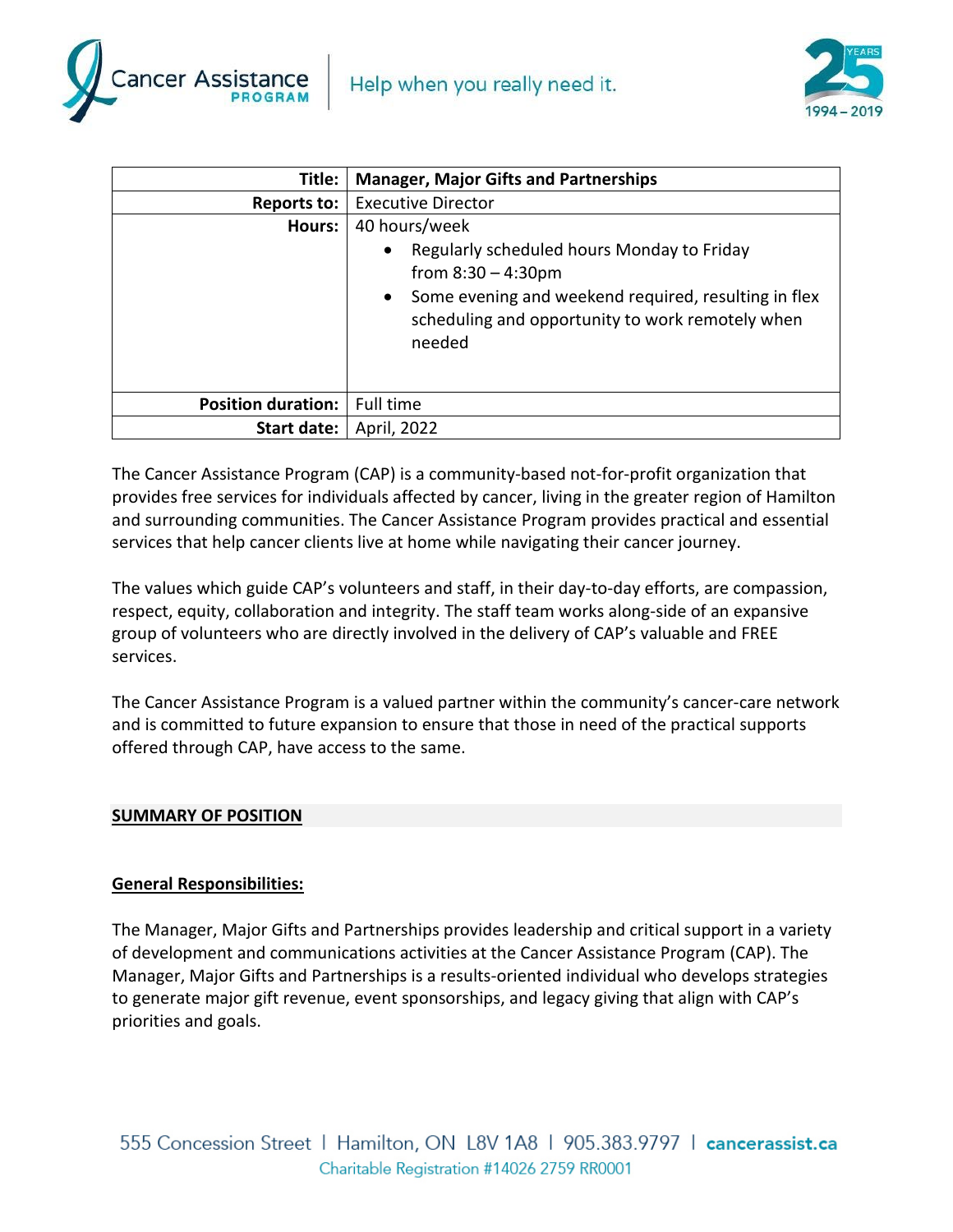



# **Major Gifts:**

The Manager will work closely with the Executive Director, Manager of Annual Giving and Fund Development committee in the execution of a major gifts campaign which will include the following activities:

- Research, prepare and provide profiles and reports on potential and identified major gift and event prospects including individuals, foundations, and corporations with the aim to increase financial support.
- Develop and maintain a portfolio of major gift prospects, at various stages of research, cultivation, solicitation, and stewardship
- Mine current database to maximize financial support by evaluating current gifts and relationships
- Develop proposals and solicitation packages and other relevant marketing materials
- Work collaboratively with the CAP Fund Development Board committee to achieve annual revenue, prospect, and donor activity targets of \$250,000+
- Prepare monthly committee and board reports
- Manage and monitor the major gift budget
- Work with CAP's grant writer to create strategic and collaborative funding proposals
- Responds to all major gift donor-based inquiries
- Keep current with major gift, legacy, and sponsorship trends as well as provide updates on community, economic and philanthropic giving.

## **Special Events Sponsorship**

- Work collaboratively with the Manager, Annual Giving, to solicit sponsors for CAP's three signature events: CARE Walk, Golf Classic and Gala
- Work collaboratively to create sponsorship event marketing collateral and recognition opportunities appropriate for specific events and levels of sponsorship
- Cultivate and steward individual donors, community organizations and businesses to achieve sponsorship targets leading to increased revenue and awareness in the community

# **Legacy/Planned Gifts:**

- Manage a planned giving program working with in conjunction with the national CAGP "WILL Power" program.
- Coordinate a social media calendar to promote and celebrate legacy gifts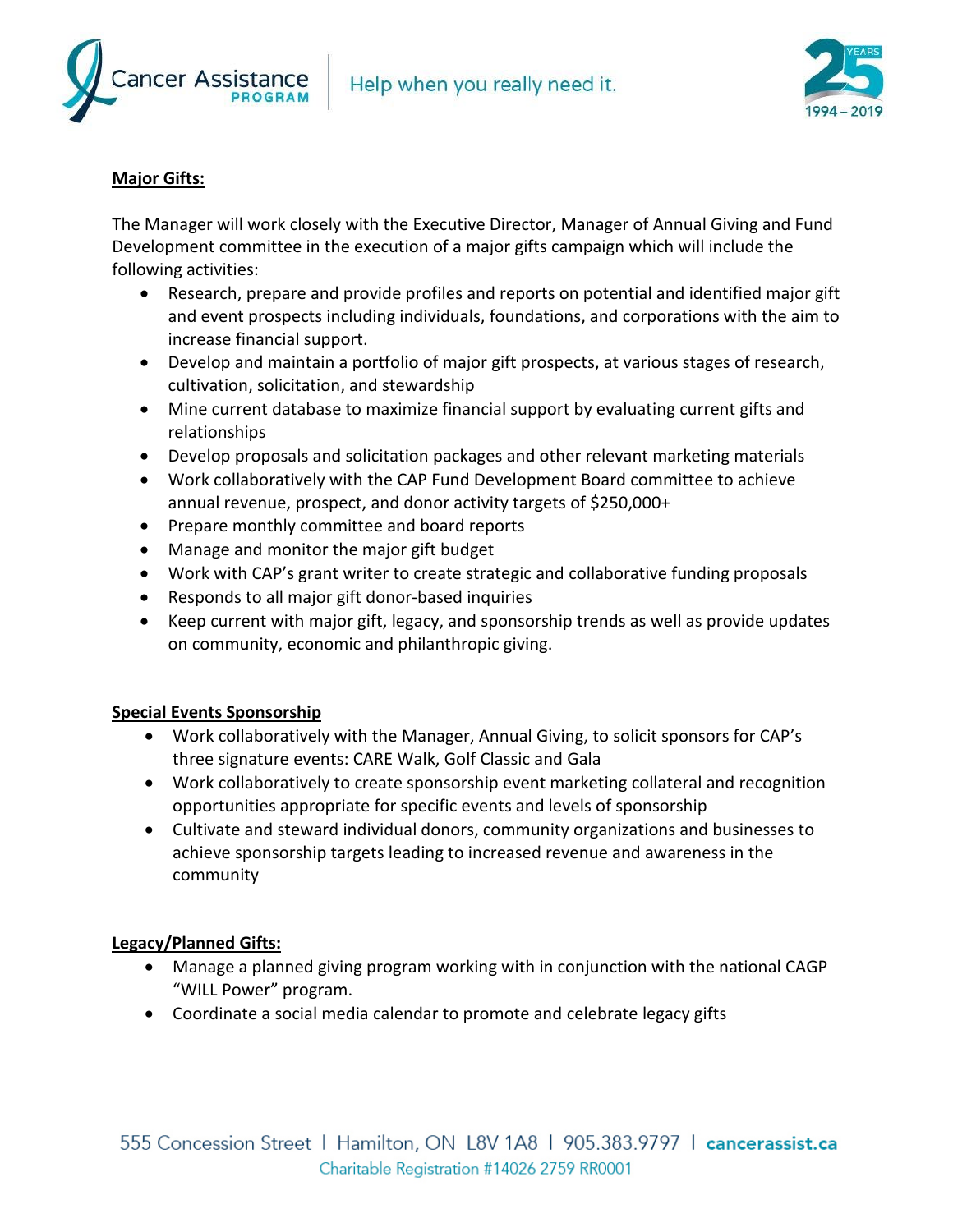



# **Stewardship and Recognition:**

- Work with the Executive Director to develop a unique and timely recognition program for all major donors and sponsors
- Develop individual stewardship plans for appropriate donors with the objective of increasing donor engagement and continued support.
- Implement an annual donor recognition event that aligns with CAP's approved donor recognition policy and create a donor recognition wall that celebrates CAP's donors.
- •

## **Marketing & Communications:**

- Work with graphic designer and social media coordinator to oversee the creation of CAP's case-for-support marketing materials, event sponsorship materials, annual donor stewardship publications and recognition materials
- Manage and update website as needed

## **QUALIFICATIONS**

- Three to five years' experience in major gift fundraising with a history of success in securing gifts in the range of \$25,000- \$250,000
- Strong relationship management skills, with demonstrated success developing and cultivating relationships
- Strategic thinking, attention to detail, and strong project management skills
- Proven research experience leading to securing major gifts and sponsorships
- Experience creating major gift and sponsorship proposals and presentations to targeted donors
- Demonstrated experience in creatively responding to new ways of donor engagement including how to virtually reach, engage and retain donors
- Experience with non-profit database software an asset (Raiser's Edge, Greater Giving, Mailchimp, WordPress)
- Excellent communication skills to connect with a range of potential prospects and donors
- Ability to work collaboratively with a small highly dedicated staff team.
- Flexibility to work evening/weekends and travel as required
- Valid driver's license and \$2,000,000 Third Party Liability Insurance
- Presentation of a clear vulnerable police clearance check.
- Proof of COVID-19 vaccination

Please forward cover letter and resume t[o humanresources@cancerassist.ca](mailto:humanresources@cancerassist.ca) by April 1, 2022.